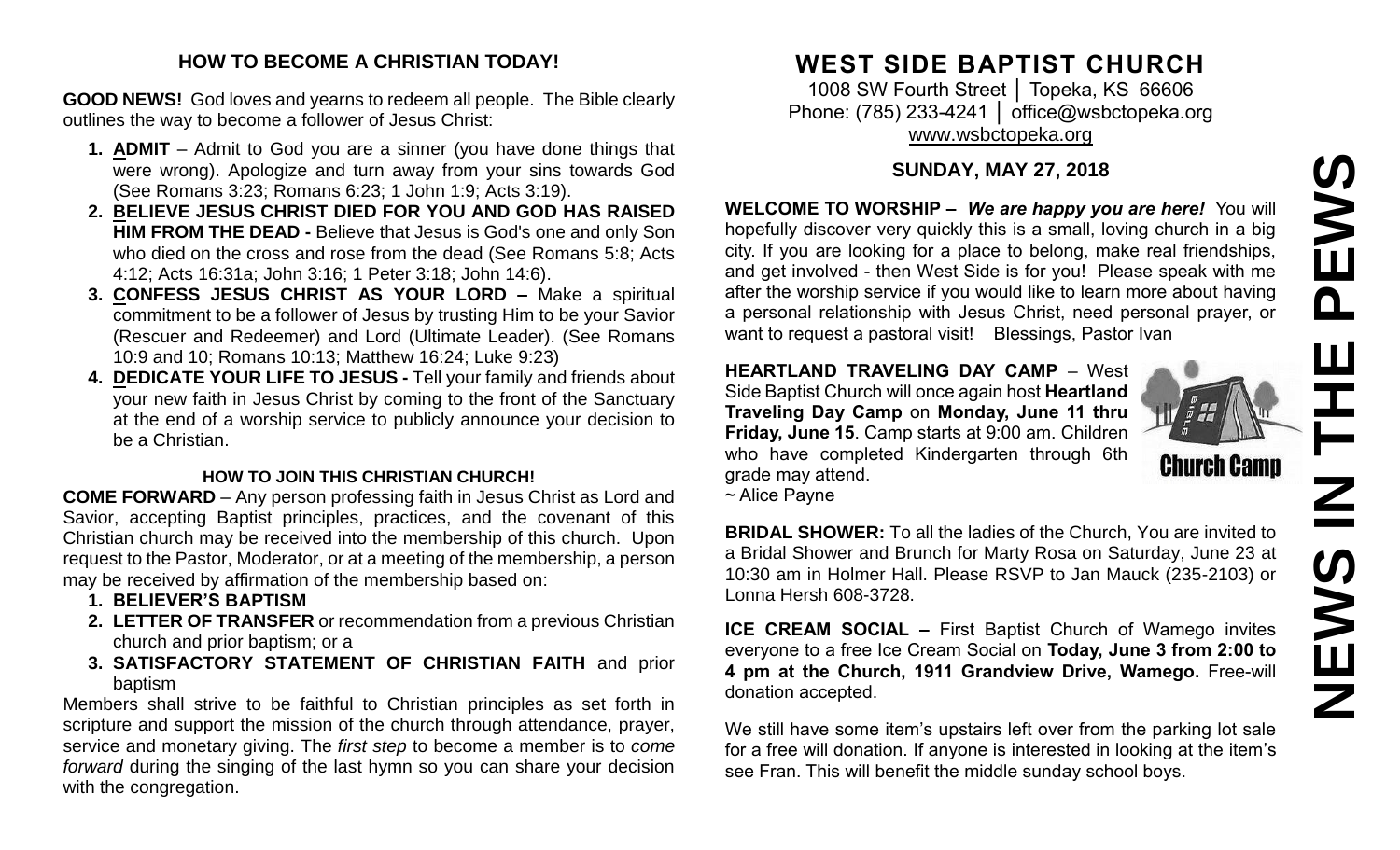**AGAPE BENEVOLENCE FUND** - Your neighbors and friends need your help! The Church receives financial donations over-and-above our operating expenses to help members and neighbors in need with medicine, rent/mortgages, utilities, and water bills. The Benevolence Committee has received and awarded more than \$2,250.00 in requests this year - twice the amount that we've received in donations. Would you consider giving a gift to help our church family and friends? Donations can be given on Sunday, mailed to the Church, or dropped off at the Church Office (M-F, 8 am to 4 pm). ~Pastor Ivan

## **AUTOMATED EXTERNAL DEFIBRILLATOR**

**(AED) –** The new Automate External Defibrillator (AED) has arrived. It was installed in the elevator foyer. I will be scheduling a Cardiopulmonary

**HEALTH** 

Resuscitation (CPR) class with instructions on using the AED in May. Please see me if you are willing to be certified in this class.  $\sim$  Pat Carreno

**BOILER REPAIRS –** The Church voted unanimously during the Quarterly Business Meeting on April 29 to accept the \$43,000.00 bid from McElroy's Mechanical Contractors to repair the boilers this summer. The Church will receive donations and pledges for "BOILERS" for these unexpected repairs. See Harry Carpenters for details about the boilers.



Talk with Nancy Lindberg, Church Treasurer, about donations and/or a pledge.



**BREAKFAST ON SUNDAYS** – Sign-up if you plan to attend the free continental breakfasts on Sunday mornings. Starting June 10, breakfast will be served in Holmer Hall (first-floor parlor) at 9:00 am. All ages are welcome.

Come for the free one-hour small group study of the biblical book **"ACTS OF THE APOSTLES" on Wednesdays at 10:30 am in Holmer Hall**. The Bible study is taught start-to-finish ("lectio continua"), no previous experience necessary. Bible studies are free and open to the public.

## **WEEKLY CALENDAR**

| <b>SUNDAY, JUNE 3</b><br>$8:30$ am | <b>GUEST: THE REV. JAMES CALLAWAY</b>     |  |  |  |  |  |  |  |
|------------------------------------|-------------------------------------------|--|--|--|--|--|--|--|
|                                    | Breakfast (FH)                            |  |  |  |  |  |  |  |
| $8:30$ am                          | Concert of Prayer (S)                     |  |  |  |  |  |  |  |
| $9:15$ am                          | <b>Sunday School Classes for All Ages</b> |  |  |  |  |  |  |  |
| $10:30$ am                         | Worship Service (S)                       |  |  |  |  |  |  |  |
|                                    | No Evening Worship                        |  |  |  |  |  |  |  |

#### **MONDAY, JUNE 4**

| $9:00 - 11:00$ am Baby Closet Ministry          |
|-------------------------------------------------|
| $6:00 - 9:00$ pm Capital City Men's Chorus (FH) |

#### **TUESDAY, JUNE 5**

| $9:00 \text{ am}$ | Music Committee Meeting (HH)           |
|-------------------|----------------------------------------|
| $5:30 \text{ pm}$ | Ladies Night Out @ Margarita's Jalisco |
| $6:00$ pm         | Mens Night Out @ Cooks American Grill  |

#### **WEDNESDAY, JUNE 6**

| $10:30$ am | Bible Study (Memorial Holiday)                    |
|------------|---------------------------------------------------|
|            | 4:00 – 6:00 pm Fruit & Vegetable Food Pantry (FH) |
|            | $4:30 - 7:00$ pm Baby Closet Ministry             |

#### **THURSDAY, JUNE 7**

1:00 – 3:00 pm Baby Closet

#### **FRIDAY, JUNE 8**

#### **SATURDAY, JUNE 9**

#### **SUNDAY, JUNE 10**

| $8:30$ am  | Breakfast (FH)                            |
|------------|-------------------------------------------|
| $8:30$ am  | Concert of Prayer (S)                     |
| $9:15$ am  | <b>Sunday School Classes for All Ages</b> |
| $10:30$ am | Worship Service (S)                       |
|            | No Evening Worship                        |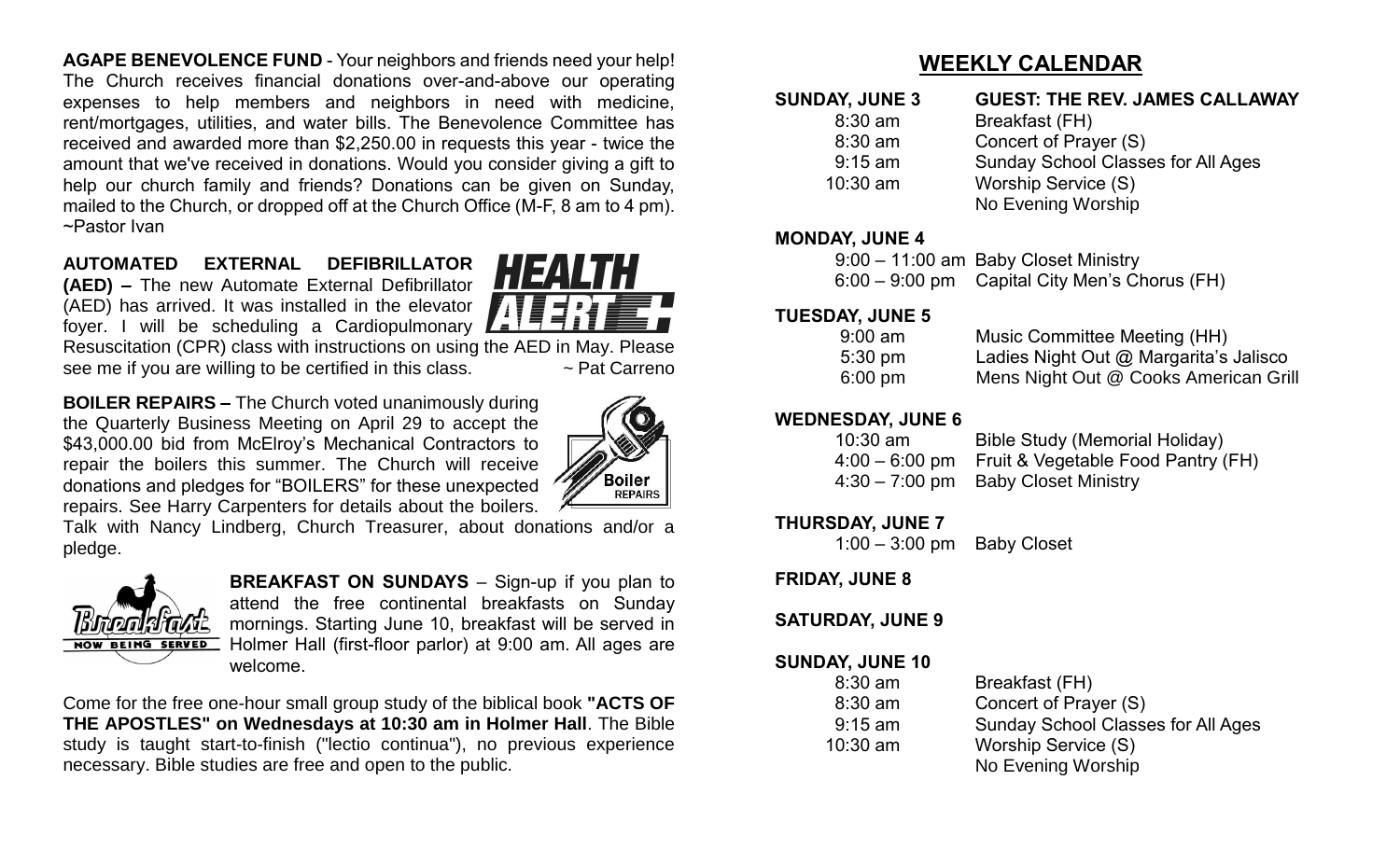# **IN OUR THOUGHTS AND PRAYERS**

Mark Arnold – Healing for health concerns Mark Calloway – Healing for health concerns Al Carpenter – Healing for health concerns Harry and Pat Carpenter – Healing for health concerns Esther Carrier – Healing for health concerns Shirley Dell – Healing for health concerns Grace Hart – Healing for health concerns (Janet Nyfeler's Mother) Judy Longstaff – Healing for health concerns Hilda Lundgren – Healing for health concerns Nancy May – Healing for health concerns Marie Merrifield – Healing for health concerns Rogene Moody – Healing for health concerns Don Morris – Healing for health concerns Ken Paslay – Healing for health concerns Edward Perkins – Healing for health concerns (Gardner, KS) Becky Poe – Healing for health concerns Bob Roesler – Interim Minister at FBC of Topeka, starting Feb. 1, 2018 Jill Roesler – Healing for health concerns Keith Springer – Healing for health concerns (Marianne Spano's brother) Lola Zab – Healing for health concerns (Marianne Spano's sister) **HOMEBOUND & CARE FACILITIES:**

\*June Cunningham –Brewster Place \*Helen Farrar – Plaza West Care Center \*Gerald Haney – \*Russ Hunter – \*Mary Lou Johnson – Aldersgate \*Alice Kieffer – \*Reginald Kirby – \*Etta Landis – Legend at Capital Ridge \*Madeleine Martinson – Fleming Place \*Mae Martin – Plaza West Care Center \*Theo Penny – Lawrence \*Juanita Plankinton – \*Hazel Smith-Tindall –

**FRUIT & VEGETABLE FOOD PANTRY –** Free bread, fruits, and vegetables on **Wednesdays from 4:00 to 6:00 pm**, while supplies last. No income restrictions. PROGRAM ELIGIBILITY: Households living in Topeka area (zip code 66601-66619). INCOME GUIDELINES: None. **ID REQUIRED:** Client must bring a PHOTO ID AND A PIECE OF US MAIL with client's name and current address for



identification. HOUSEHOLDS: One household per address. All food is available at no cost. West Side does not participate in Client Track.

#### **SUMMER SCHEDULE: first and third Wednesdays only.**

- May 30 NO Food Pantry (Harvesters Closed Memorial Day Week)
- June 2 and 20 Summer Food Pantry (4-6 pm)
- July 4 No Food Pantry (Harvester's Closed July Holiday)
- July 18 Summer Food Pantry (4-6 pm)

#### **HABITAT FOR HUMANITY –** The Congregation voted unanimously during its



Quarterly Business Meeting on April 29 to partner with Habitat for Humanity in the **"Build on Faith" project at 422 SW Taylor**. A new Habitat house will be built by volunteers this summer. Speak with Don Johnson if you would like to volunteer at the work site, donate your professional skills (e.g., electricians, painters, etc.) or work in our kitchen to help feed volunteers. Donations for

"Habitat House" will be received for the new house in our neighborhood.

*Volunteer by contacting:* Nikki MacMillan, Volunteer Coordinator Phone (785) 234-4322 or [volunteer@topekahabitat.org.](mailto:volunteer@topekahabitat.org) Sign-up online:<http://www.topekahabitat.org/volunteer>

**THE LORD'S SUPPER** – West Side Baptist Church celebrates the Lord's Supper (Holy Communion) on the first Sunday of each month. We practice "open communion." This means we recognize the Table of the Lord does not belong to any church but solely to Jesus Christ. Therefore, any baptized Christian is welcome to receive the bread and the cup in this Christian church. Communion postponed from June 3 to June 10.